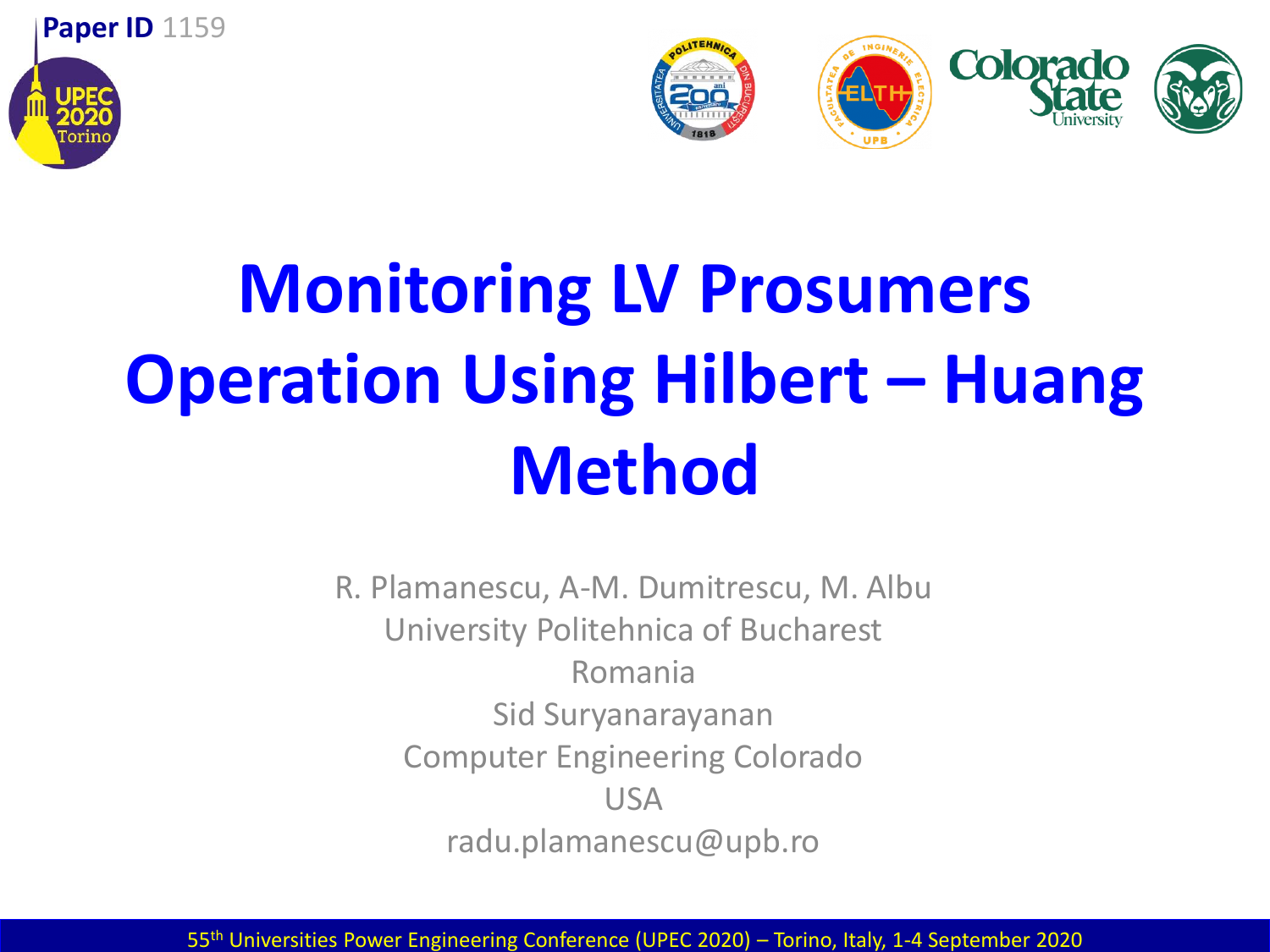## **Introduction**

- Accommodation of larger shares of unpredictable and stochastic electricity transfer from sources to end-users
- Evolving power systems require new control algorithms and accordingly a measurement layer with higher dynamic performances.
- **•** Power quality measurements and associated signal processing applied in emerging control algorithms for microgrids and energy communities.
- **E** Information in non-stationary power signals.
- Spatial and temporal variability of frequency and its potential use for event discrimination across network sections.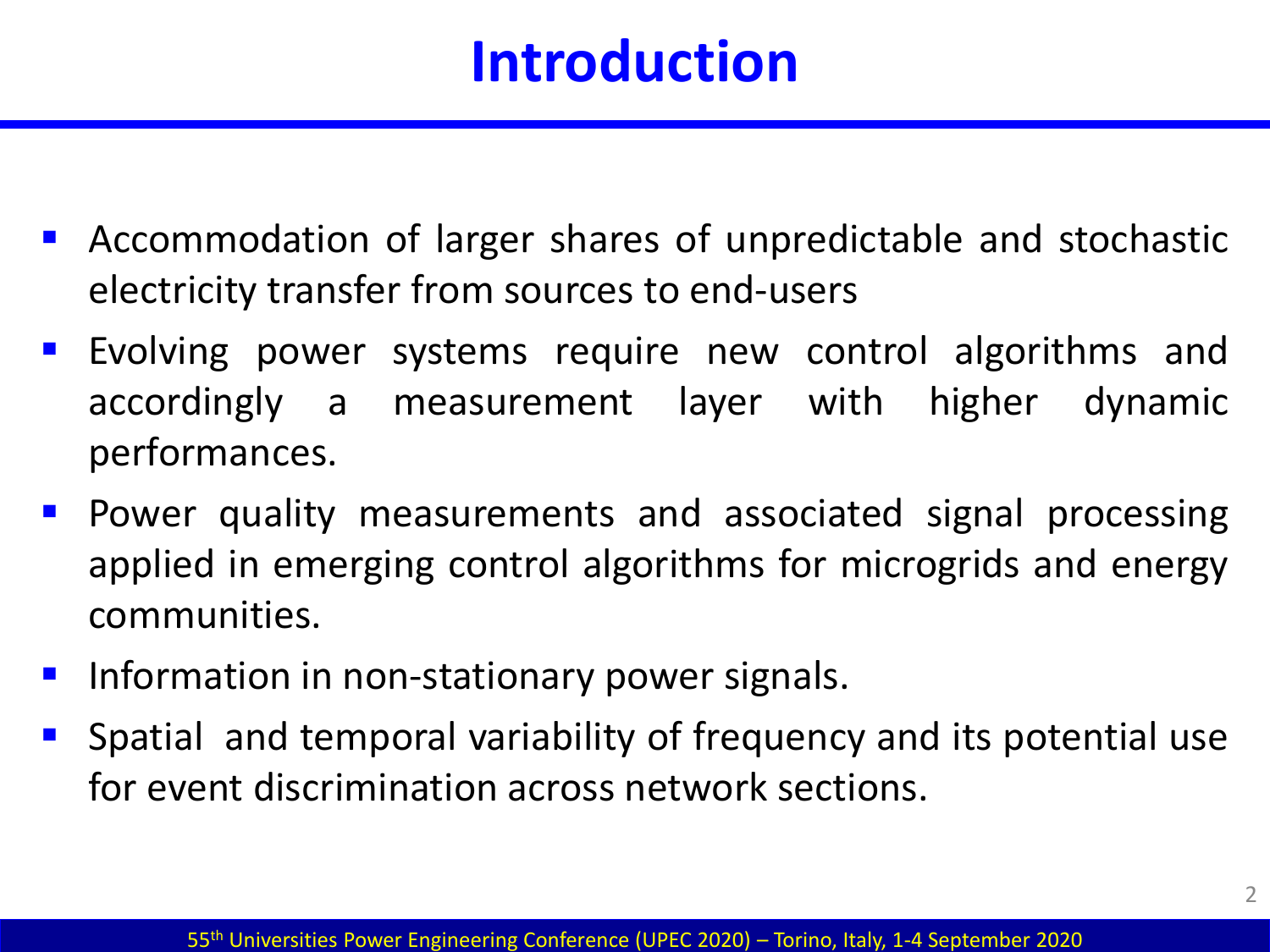## **Motivation**

- **E** A new approximation model for grid characteristic quantities (voltages, currents, power) is needed.
- Many of the constraints are linked to measurement processes
- A new definition for measurement result delivery including the steady state flag derived from frequency measurements and with various application-selected thresholds and window durations.
- HHT is a powerful method to extract valuable information inside non-stationary, time-varying distorted waveforms but very few applications were investigated.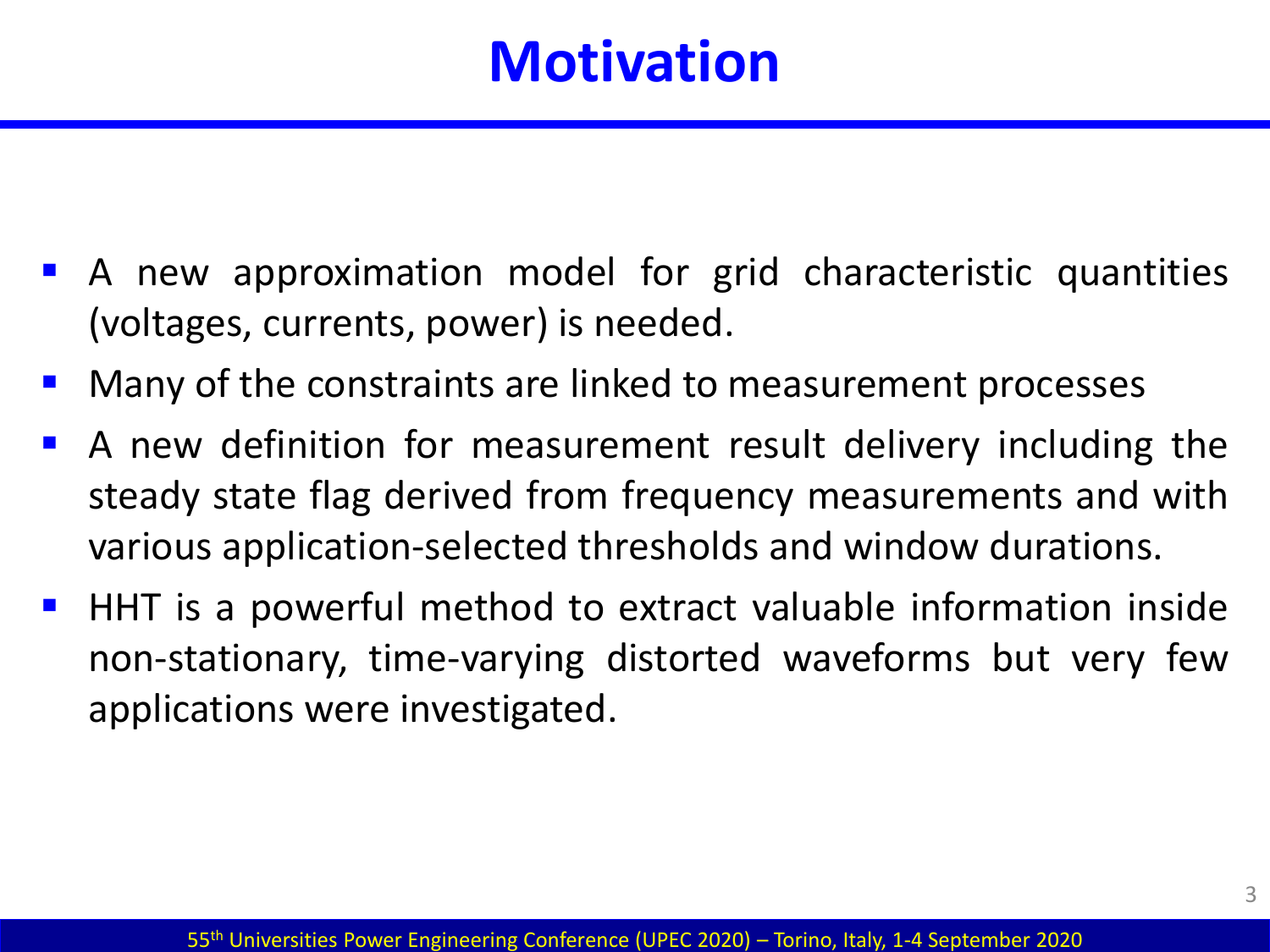## **New Contributions**

- An estimation technique of occurrence of events in time varying, non-stationary, non-linear waveforms characteristic to energy transfer in a prosumer environment based on HHT method.
- **-** Decomposition of distorted signals with variable components whose frequencies are not spread over the whole window.
- Versatile version of the hybrid algorithm for constructing masks signals
- Post-processing technique by splitting the digitized original signal into steady-state time interval.
- **The identification of steady-state intervals is part of a new** paradigm for the representation of a measurement result.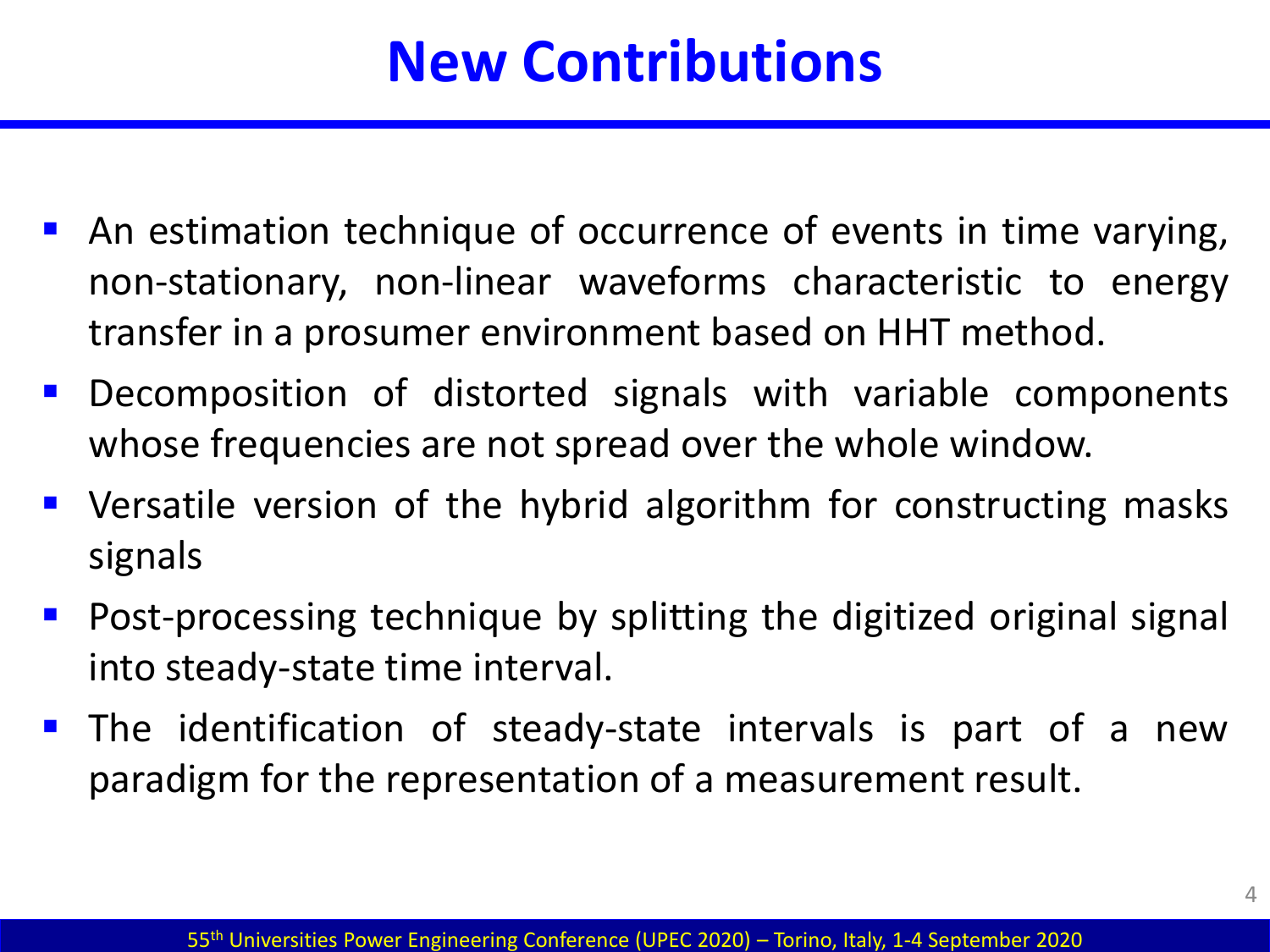## **Method of Analysis**

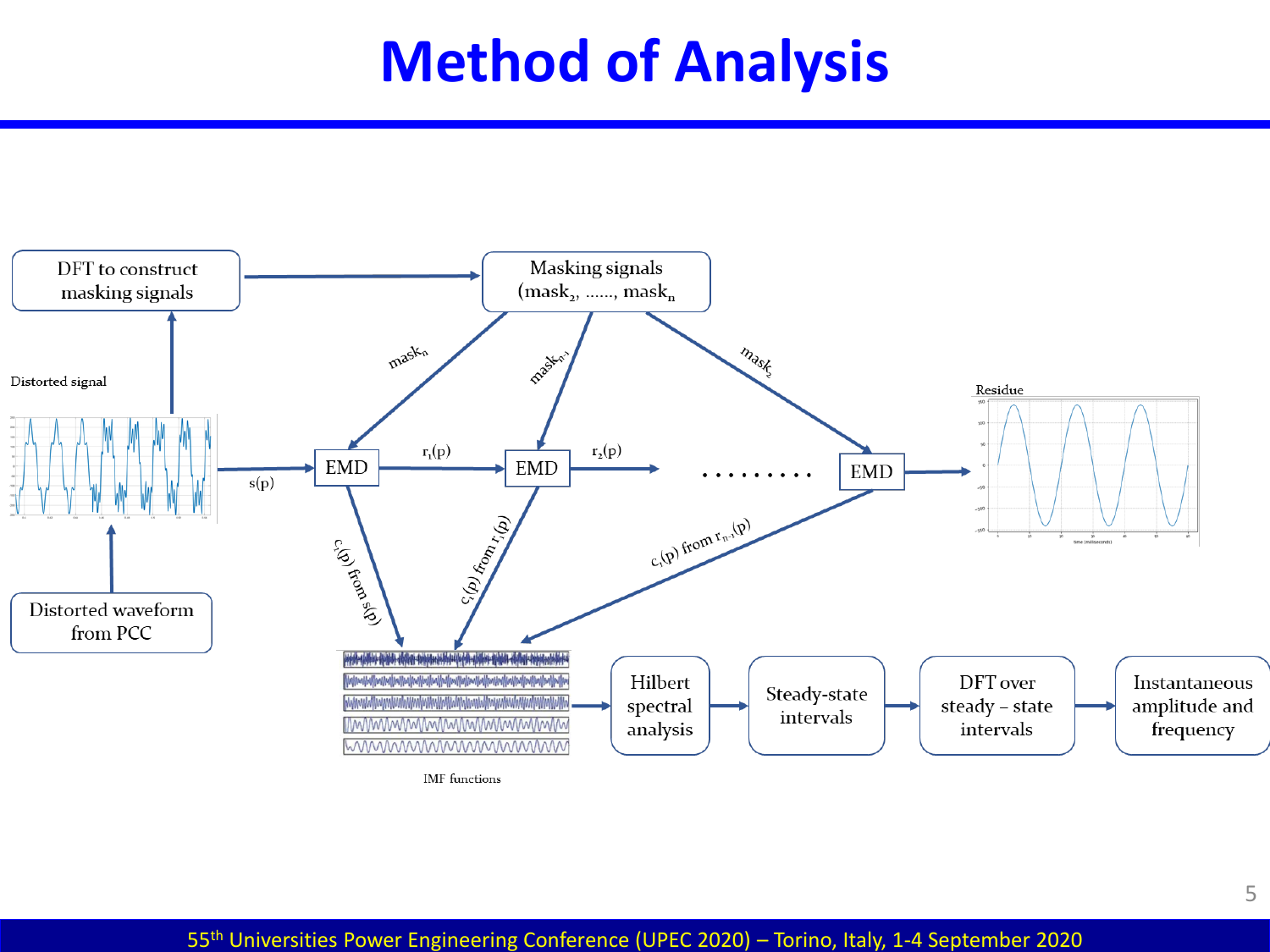# **Results (1/2)**



55th Universities Power Engineering Conference (UPEC 2020) – Torino, Italy, 1-4 September 2020

6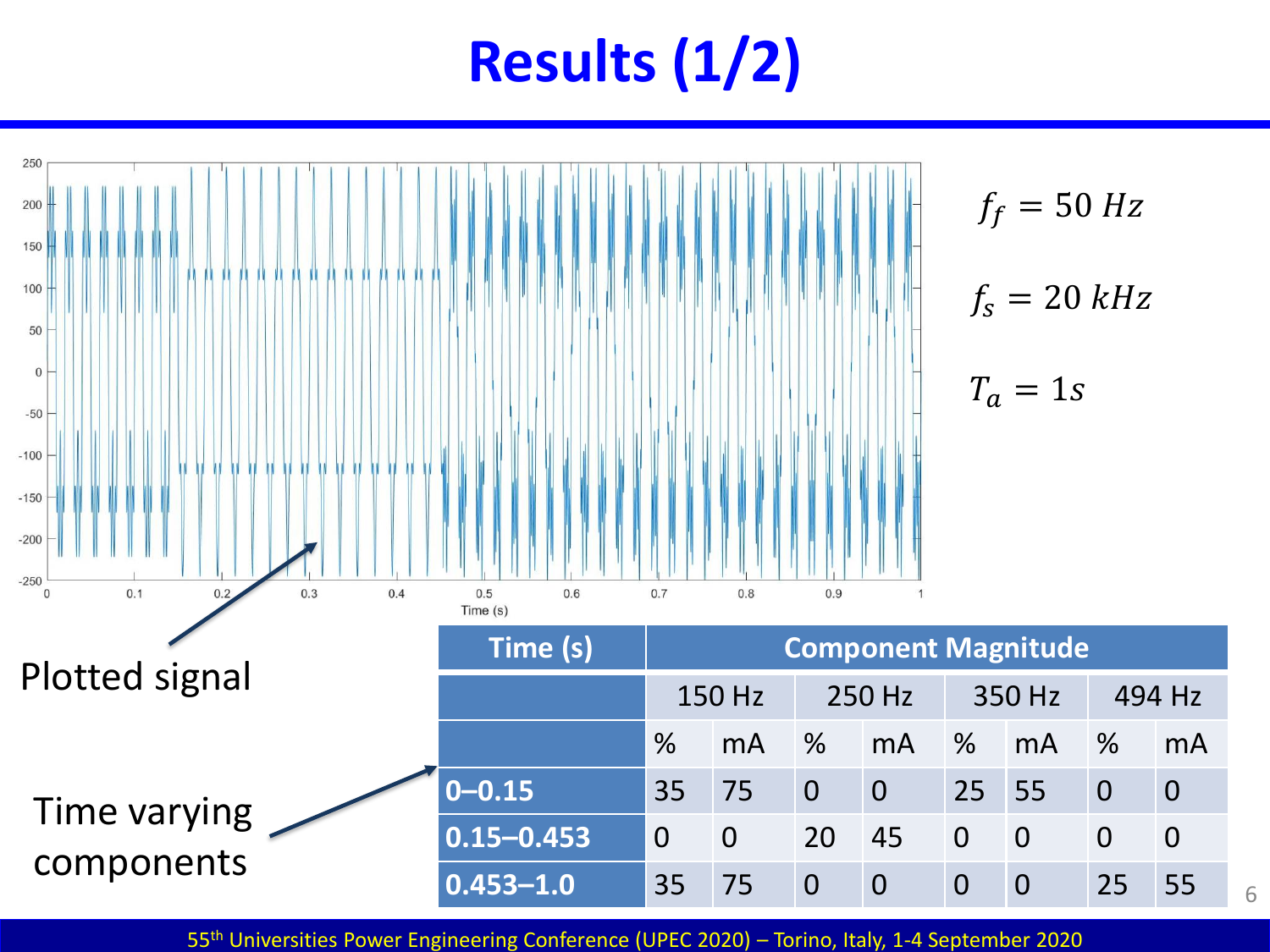# **Results (2/2)**



55th Universities Power Engineering Conference (UPEC 2020) – Torino, Italy, 1-4 September 2020

7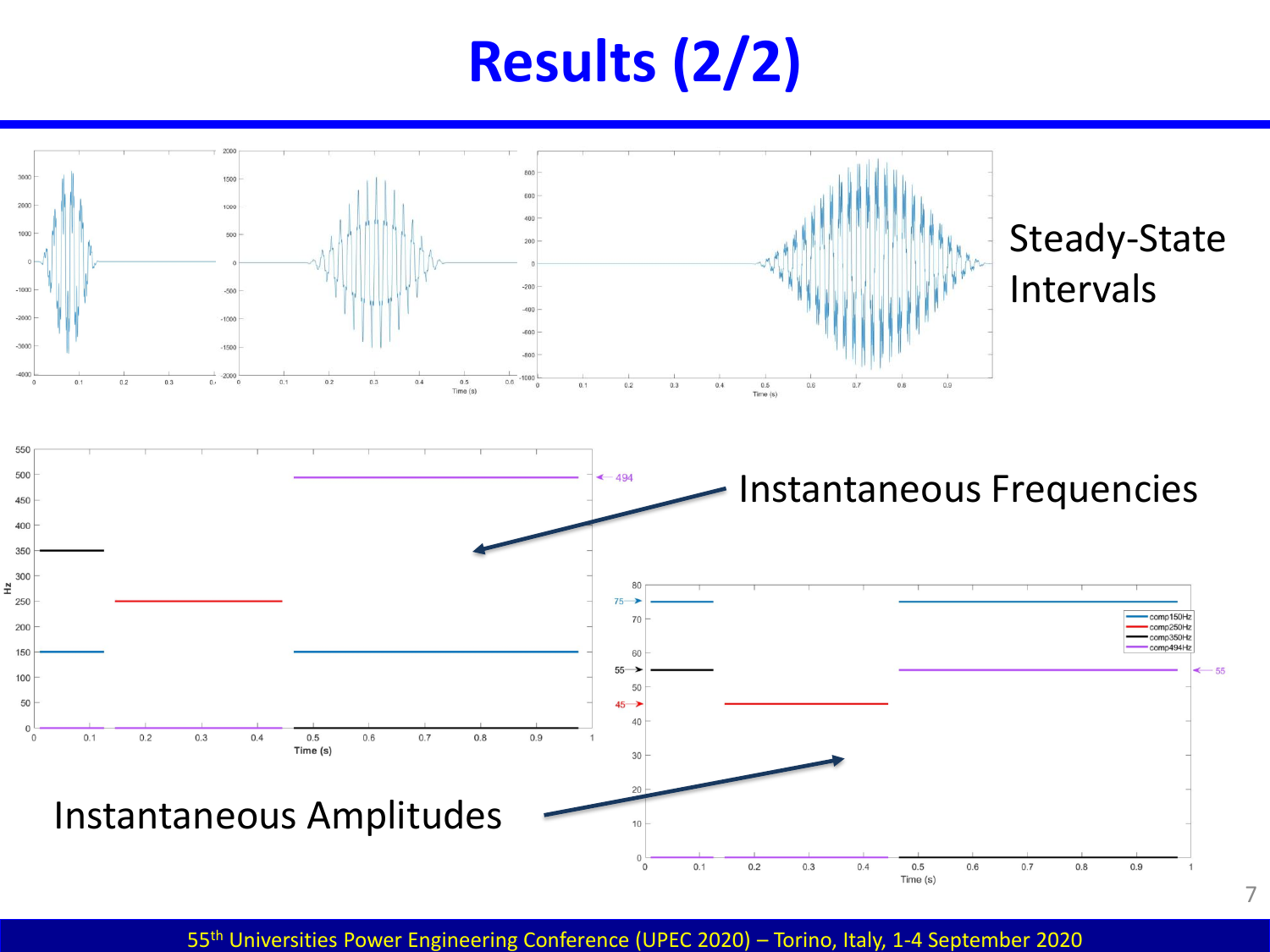#### **Discussion**

- The technique is an adaptation of the improved Hilbert-Huang method and the steady-state identification as presented in the Rapid Voltage Changes algorithm.
- The Hybrid method has shown to efficiently separate the modes existing within a signal that only appears on certain time intervals inside the investigation window.
- The main goal is to split the signal in quasi steady state intervals.
- The inclusion of the analysis in a new paradigm for measurement results representation.